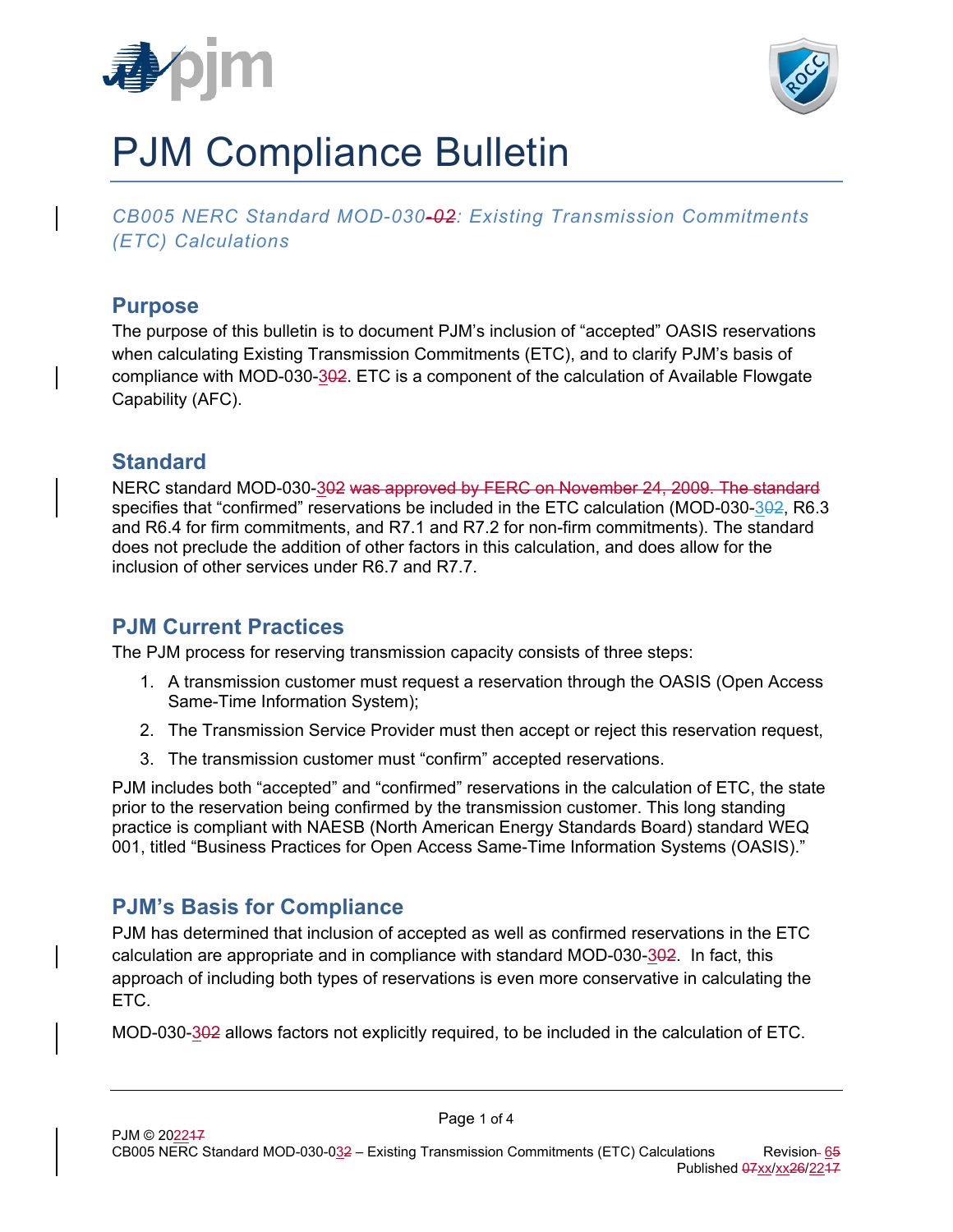



Requirements 6.7 and 7.7 (regarding "firm" and "non-firm" services, respectively) both clearly allow for the inclusion of "other…services determined by the Transmission Service Provider." PJM considers accepted reservations to be an appropriate addition to the calculation, and has determined that the outcome is more conservative and indicative of real time conditions than the ETC calculations detailed in R6 and R7; an ETC value that does not reflect accepted reservations would tend to give the impression that transmission capacity availability is greater than what it actually is, potentially leading to the over-subscription of service. In terms of overseeing reliable transmission service, PJM has reviewed the risk of overstating reserved capacity and has determined that it is less than the implications of overselling transmission capacity due to overstated availability.

## **Development History**

| Revision: 6        | Date: - 02/02/2022                                                                                                             |
|--------------------|--------------------------------------------------------------------------------------------------------------------------------|
| SME:               | <b>Richard Souder, Sr. Manager, Transmission Services</b>                                                                      |
| Author:            | Gizella Mali, Sr. Analyst II, NERC Compliance                                                                                  |
| Reviewers:         | <b>Richard Souder, Sr. Manager, Transmission Services</b><br><b>Tom Foster, Manager NERC Compliance</b><br><b>RSCS Members</b> |
| Approver:          | Michael Del Viscio, Sr. Director, Compliance & Reliability<br><b>Standards</b>                                                 |
| Reason for Change: | Periodic Review. Standard updated to current version.                                                                          |

| Revision: 5        | Date: 07/06/17                                                                                                          |
|--------------------|-------------------------------------------------------------------------------------------------------------------------|
| Author:            | William Harm, Senior Consultant NERC & Regional<br>Coordination Dept.                                                   |
| Reviewers:         | Rich Souder, Manager, Transmission Services<br>Mark Holman, Manager NERC and Regional<br><b>Coordination Department</b> |
| Approver:          | Robert Eckenrod, Chief Compliance Officer Reliability &<br><b>Compliance Division</b>                                   |
| Reason for Change: | Revised as a part of the annual review of compliance<br>bulletins.                                                      |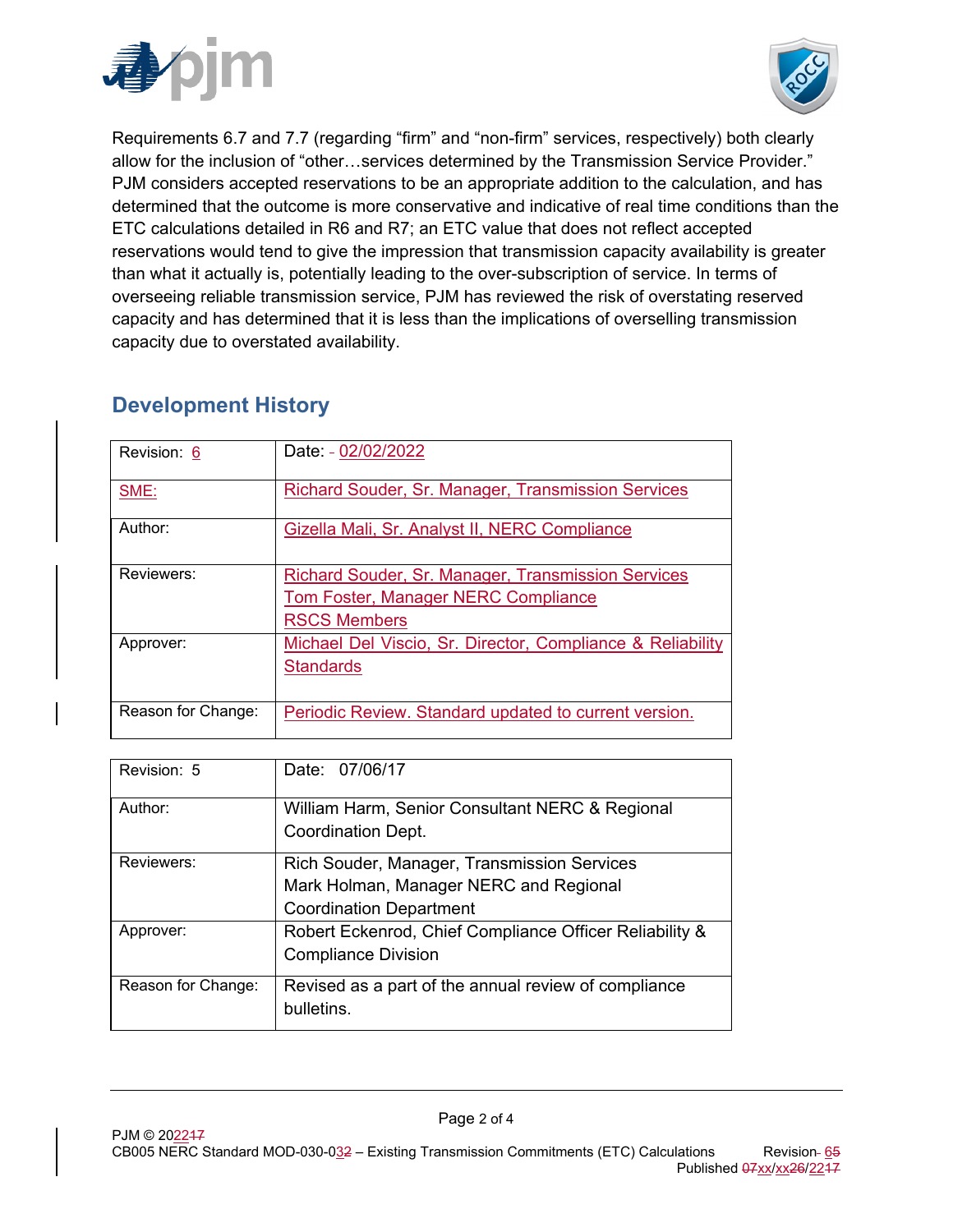



| Revision: 4        | Date: 09/22/2015                                                                                                              |
|--------------------|-------------------------------------------------------------------------------------------------------------------------------|
| Author:            | William Harm, Senior Engineer, NERC & Regional<br>Coordination Dept.                                                          |
| Reviewers:         | <b>Rich Souder Manager, Transmission Services</b><br>Mark Holman, Manager NERC and Regional<br><b>Coordination Department</b> |
| Approver:          | Tom Bowe, Executive Director Reliability & Compliance<br><b>Division</b>                                                      |
| Reason for Change: | Revised as a part of the annual review of compliance<br>bulletins. Deleted redundant text.                                    |

| Revision: 3        | Date: 04/25/2014                                      |
|--------------------|-------------------------------------------------------|
| Author:            | William Harm, Senior Engineer NERC & Regional         |
|                    | <b>Coordination Dept.</b>                             |
| Reviewers:         | Brad Hofferkamp Senior Analyst, NERC and Regional     |
|                    | <b>Coordination Dept.</b>                             |
|                    | Rich Souder Manager, Transmission Services            |
|                    | Stephanie Monzon, Manager NERC and Regional           |
|                    | <b>Coordination Department</b>                        |
| Approver:          | Tom Bowe, Executive Director Reliability & Compliance |
|                    | <b>Division</b>                                       |
| Reason for Change: | Revised as a part of the annual review of compliance  |
|                    | bulletins.                                            |
|                    |                                                       |

| Revision: 2 | Date: 12/1/2012                                                      |
|-------------|----------------------------------------------------------------------|
| Author:     | William Harm, Senior Engineer, NERC & Regional<br>Coordination Dept. |
|             |                                                                      |
| Reviewers:  | Brad Hofferkamp, Senior Analyst, NERC and Regional                   |
|             | Coordination Dept.                                                   |
|             | Rich Souder, Manager, Transmission Services                          |
|             | Stephanie Monzon, Manager NERC and Regional                          |
|             | <b>Coordination Department</b>                                       |
| Approver:   | Tom Bowe, Executive Director Reliability & Compliance                |
|             | <b>Division</b>                                                      |
|             |                                                                      |